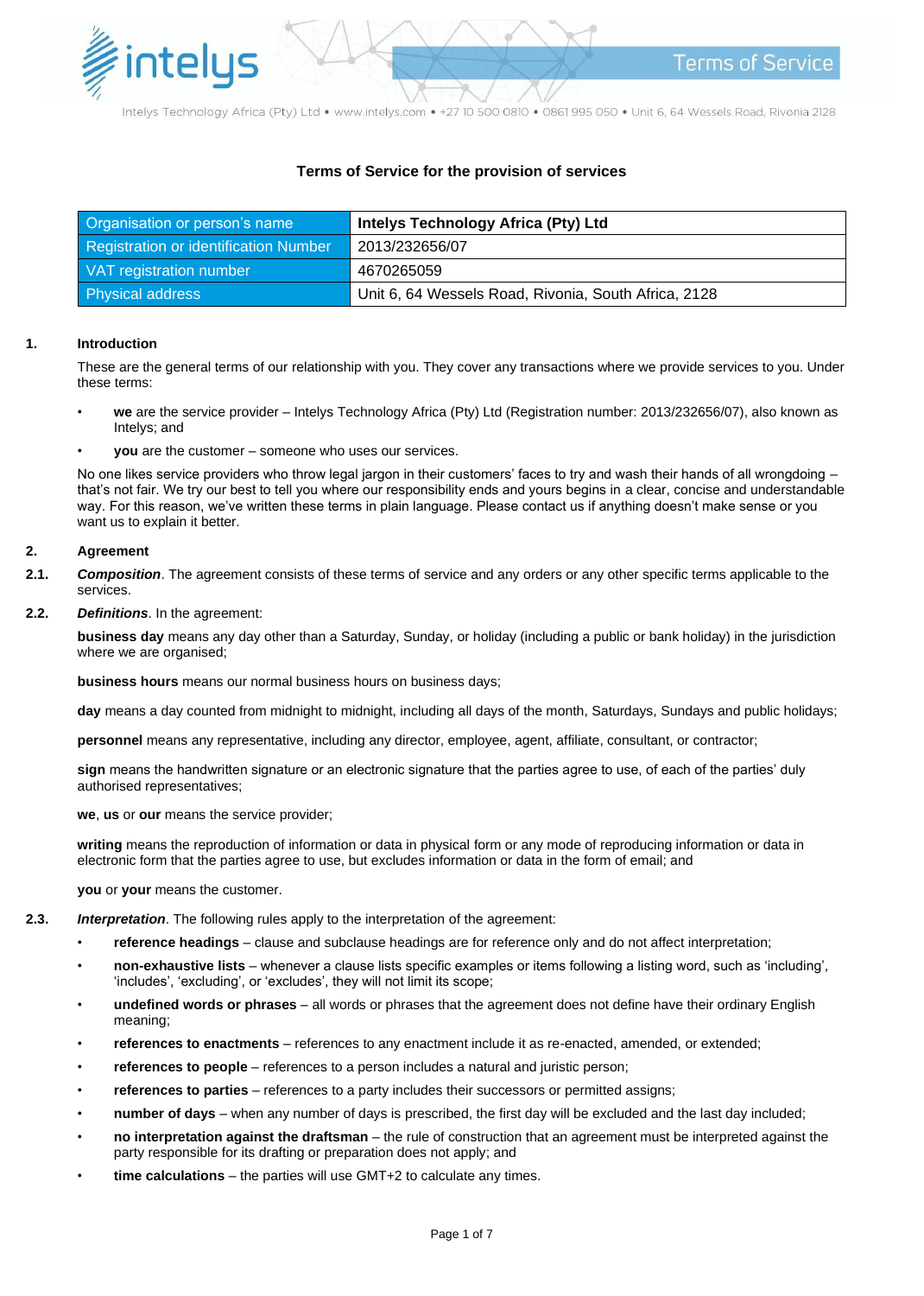- **2.4.** *Departure*. These terms apply to all our customers and are not generally open to negotiation for reasons of consistency. Should the parties negotiate any departure from these terms, they will record that departure in the relevant order or other specific terms.
- **2.5.** *Conflict*. If there is a conflict of meaning between these terms and any word or phrase in an order or other specific terms, the meaning in the order or specific terms will prevail in respect of the relevant services.

# **3. Commencement**

These terms start whenever you accept them by:

- **doing so explicitly** such as by checking a checkbox saying that you do or agreeing to an order that incorporates them by reference;
- **using the services in any way** such as by accessing them; or
- exercising any rights granted to you under the agreement; and

continue until terminated.

## **4. Renewal**

- **4.1.** *Automatic Subscription renewal*. If an order involves a subscription, the agreement will continue automatically from the end of the initial term or subsequent automatic renewal period for an automatic renewal period equivalent to the initial term.
- **4.2.** *Renewal termination*. Either party may terminate the renewal before the end of the initial term or subsequent automatic subscription renewal period by giving the other party at least 45 calendar days prior written notice. Where the service is not terminated subsequent to the initial term it will continue in perpetuity until such time as either party terminates the agreement.

## **5. Orders**

- **5.1.** *Placing orders*. You place orders with us whenever you:
	- order the services from us:
	- order them through the website or application; or
	- otherwise start using them.

These orders are offers to us to buy our services.

- **5.2.** *Capacity and authority*. You promise that you have the legal capacity and authority to enter into the agreement.
- **5.3.** *Invitation to do business*. Marketing is merely an invitation to do business and we only conclude the agreement when we actually provide the services to you. This happens when we accept your offer.
- **5.4.** *Cancellations*. We may cancel any order, but we will refund any money you have paid in relation to that particular order if we do.
- **5.5.** *Time and place*. We conclude the agreement when we accept the order and where we are domiciled when we do.
- **5.6.** *Separate agreements*. Each order is a separate agreement, but you are deemed to have breached all of them if you breach one of them.

# **6. Services**

- **6.1.** *Right*. We grant you a right to use the services subject to the following limitations:
	- **duration of agreement** you may only use the services for the duration of the agreement;
	- **limited to terms** you may only use the services according to these terms;
	- **non-exclusive** we may allow anyone else to use the services;
	- **non-transferable** you may not transfer the right to anyone else;
	- **specified purposes** you may only use the services for the specified purposes that we've communicated to you in writing from time to time; and
	- **other limitations** any other limitations agreed between the parties in writing.
- **6.2.** *Breach*. We may cancel your right if you breach the agreement.
- **6.3.** *Basis*. We provide the online services to you on the following basis:
	- you give us permission to monitor how you use them for security and stability purposes; and
	- you agree that our records are undisputed evidence of the services provided to you.
- **6.4.** *Access conditions*. We will only provide online service access to you or your authorised users (where you are a juristic person) on the conditions that you or each one of them will:
	- accurately provide us with any information that we ask for on registration or account creation;
	- create or have the necessary credentials (such as a username and password) assigned to them on registration or account creation;
	- look after their credentials and not give them to anyone else;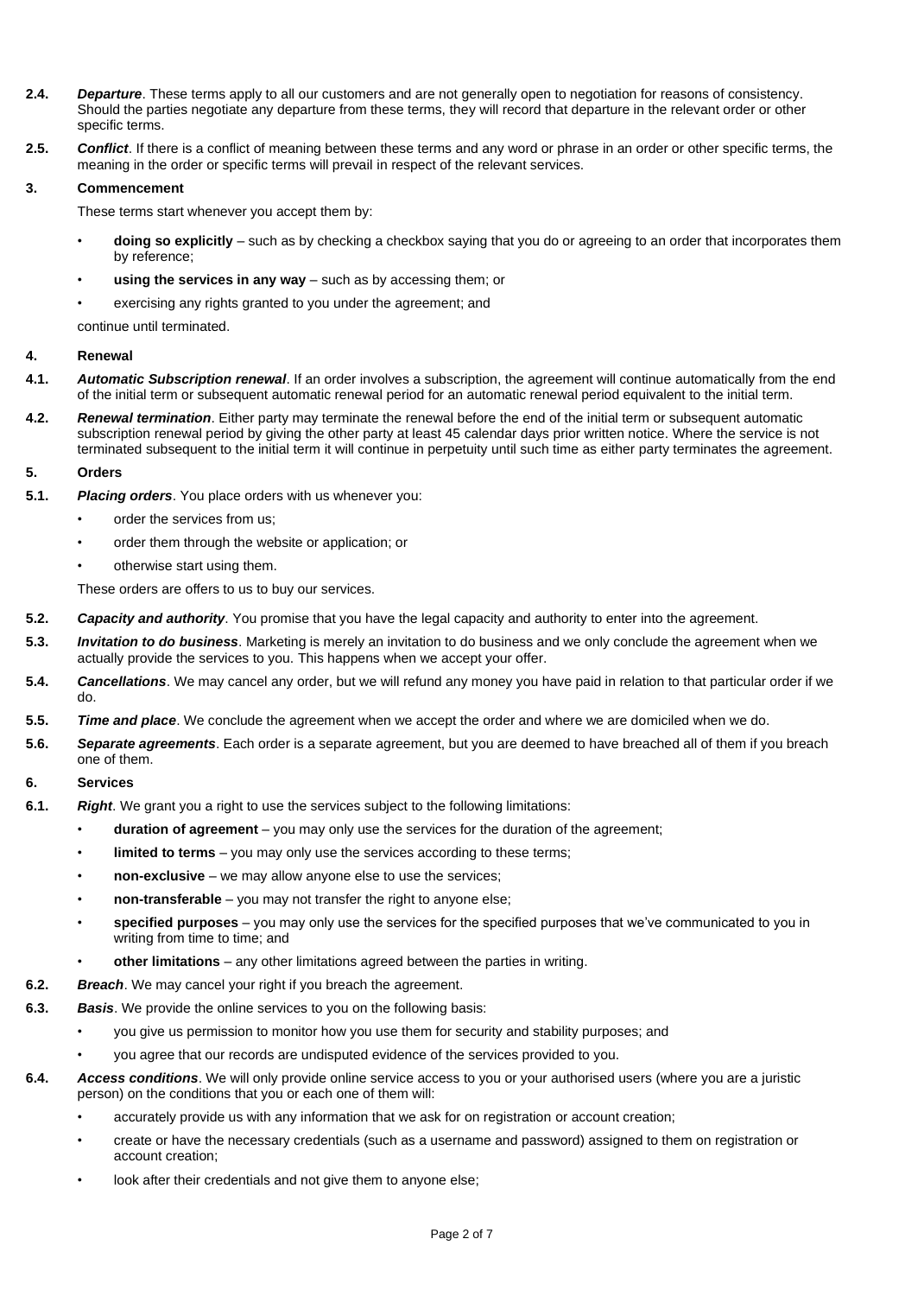- not interfere with or introduce any malicious software into the online services or otherwise misuse them;
- be responsible for any activity that happens under their account, even if someone else was actually acting under their credentials;
- have the necessary infrastructure, equipment and software to access the online services;
- abide by the agreement and any policies that we communicate to them in writing; and
- any other conditions agreed between the parties in writing.
- **6.5.** *Availability*. We will do our best to make the online services available at all times, however we cannot guarantee that they will always be available. We may make them unavailable for scheduled and emergency maintenance.

# **7. Your data**

- **7.1.** *Definition*. Your data is any data belonging to you or your customer that:
	- you or your customer (or any third party on your behalf) provide to us; or
		- we generate, process, or supply to you or your customer in providing the services;

which may or may not include personal data, but excludes any derived data that we create for our own purposes or which is proprietary or confidential to us or our third party contractors.

- **7.2.** *You own it*. You own all your data, but give us a right to use it to provide the services when you provide us with access to it.
- **7.3.** *We do not own it*. We do not own any of your data. However, we do own our derived data. Your data does not include any derived data that we create for our own internal purposes. Derived data is any of our own data that we create from your data, such as through aggregation, de-identification, or anonymisation.
- **7.4.** *Responsibility*. We take the protection of your data very seriously and will always do everything in our power to protect it. We will do our best to:
	- comply with all relevant laws that affect your data, including data protection, retention and destruction laws;
	- comply with any of your policies or procedures relating to your data that you communicate to us timeously in writing;
	- have due regard to leading industry information security management codes of practice, where appropriate;
	- have an individual to oversee compliance with relevant data protection laws;
	- not sell, dispose of or encumber any of your data or try to do any of those things;
	- be able to identify any of your data separately from any other data under our control; and
	- not disclose any personal data from your data, other than in terms of the agreement.
- **7.5.** *Subcontracting*. Subcontracting involves engaging a subcontractor outside our organisation to do work as part of providing the services. We may subcontract work involving your data, provided that:
	- where we have already subcontracted or are in the process of subcontracting work involving your data prior to the conclusion of this agreement, we inform you in writing of any pre-existing subcontractors;
	- where we wish to engage a subcontractor after the conclusion of this agreement, we get your written permission to subcontract work involving your data beforehand;
	- we notify you in writing of: (i) the purpose of sharing your data with the subcontractor; and (ii) how we have carried out due diligence on them;
	- we do so only through a written agreement with the subcontractor which imposes the same obligations on them as are imposed on us; and
	- we remain fully liable for any processing of your data under the agreement by our subcontractor.
- **7.6.** *Location*. Your data will remain wherever we place it initially, unless we have to transfer it to another country to comply with our obligations to you. You consent to us transferring it to our group of companies, associated companies, service providers or agents who may be located in other countries for the purpose of providing the services to the extent that applicable law allows. We will otherwise ask for and get your consent before doing so to the extent that applicable law requires.

## **8. Confidential information**

- **8.1.** *Definition*. Confidential information is any information that the parties share with one another in terms of this agreement with the intention that the other party should keep it secret, such as personal data, business records or customer details.
- **8.2.** *Responsibilities*. Each party will keep any confidential information it receives from the other party under the agreement confidential and the receiving party will:
	- protect the other party's interests;
	- only use it to comply with their responsibilities under the agreement;
	- only give it to their employees or agents that need it (and only as much as they need);
	- use reasonable security procedures to make sure their employees or agents keep it confidential;
	- get promises of confidentiality from those employees or agents who need access to the information;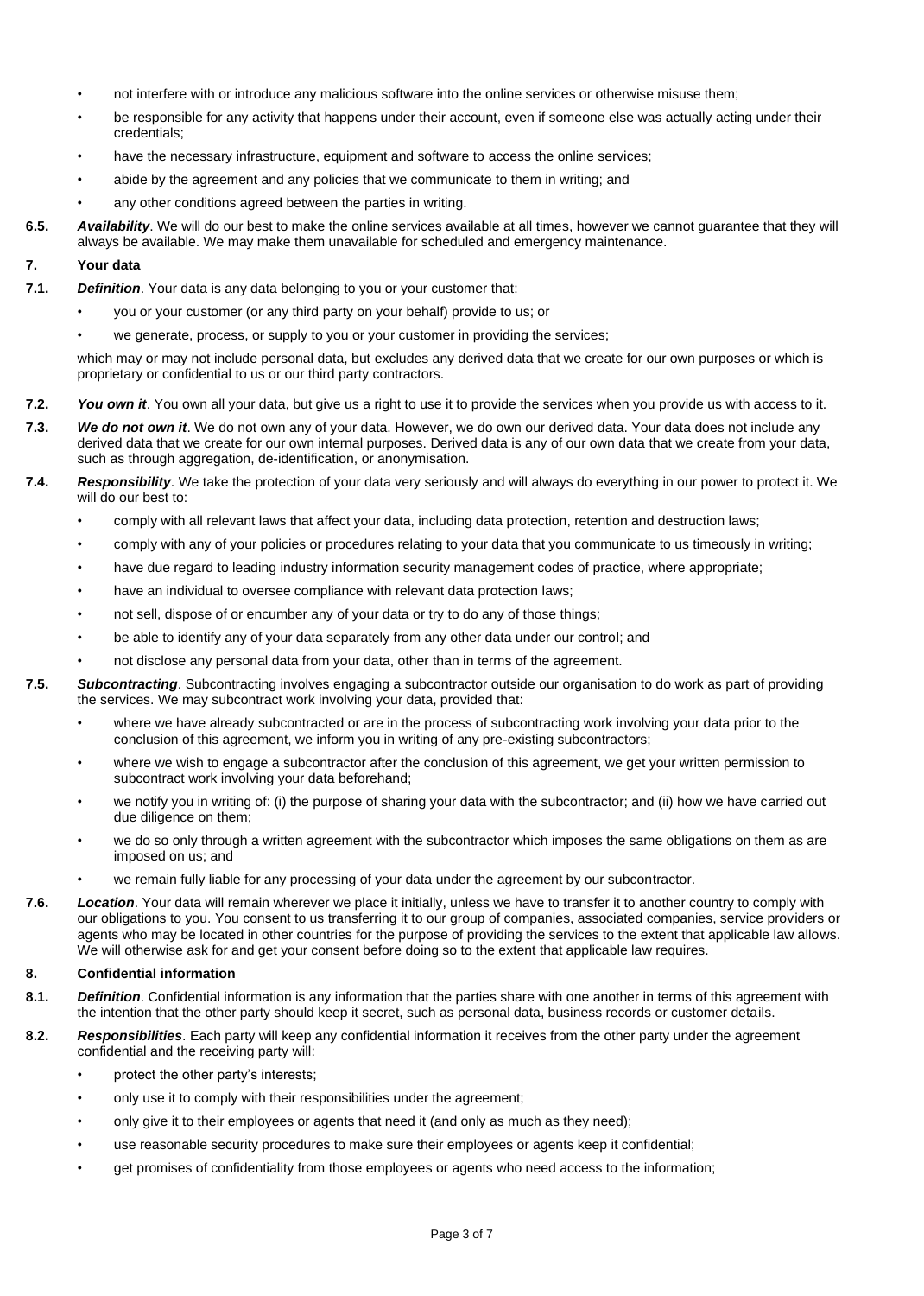- not reveal the information to anyone else; and
- not use it for any purpose other than under this agreement.
- **8.3.** *End of agreement*. The parties will give back to the other all confidential information of the other that they have at the end of the agreement, unless:
	- the other party agrees that they may destroy or retain it instead;
	- it is lawfully in the public domain;
	- someone else (a third party) who is allowed to reveal it gives it to them; or
	- someone gives it to them to comply with a court order or other legal duty.
- **8.4.** *Indemnity*. Each party indemnifies the other against any loss or damage that the other may suffer because of a breach of this clause by a party or its employees or agents.
- **8.5.** *Survival*. This clause about confidential information is separate from the rest of this agreement and remains valid for five years after the end of this agreement.

### **9. Intellectual property**

- **9.1.** *Ownership*. We or our third party licensors own all proprietary rights in any intellectual property that is part of our services and we or they may prosecute you for any violations of those rights.
- **9.2.** *Our technology*. Our technology is anything that we have or acquire rights in and may use to perform our obligations under the agreement.
- **9.3.** *Retention of rights*. We own all intellectual property rights in our technology and you may not use those rights without our permission. You do not acquire any rights in our technology if we use it to provide services to you.
- **9.4.** *Our trademarks*. Our trademarks are our property and you may not use them without our permission. All other trademarks are their respective owners' property.
- **9.5.** *Restrictions*. You may not change, hire out, reverse engineer or copy the services without our permission.
- **9.6.** *Your intellectual property*. You grant us a non-exclusive and royalty-free licence to use any of your trademarks and copyright works which you deliver to us for the purposes of providing the services. We may not use them for any other purpose without your prior written permission. The licence expires automatically when the agreement ends. You retain all rights in your trademarks and copyright works despite this licence.

#### **10. Feedback**

- **10.1.** *Introduction*. We value your feedback about the services. It helps us improve it for you and our other customers. Feedback means any comments or suggestions that you send us or post on a website that we control related to the services.
- **10.2.** *No obligation to you*. We are not obliged to compensate or credit you for your feedback in any way unless we have a written agreement with you to do so.
- **10.3.** *Your obligations to us*. When you submit your feedback to us, you:
	- grant us a perpetual, non-exclusive, royalty-free licence to use, reproduce and, modify your feedback for any purpose related to the services;
	- agree to deliver all documents and perform all actions necessary to ensure that our rights to use, reproduce, and modify your feedback are effective and enforceable; and
	- give up any claim that our use, reproduction, or modification of your feedback violates any of your rights, including your intellectual property rights or your moral rights (the rights not to have your work distorted and to be credited for your work).
- **10.4.** *Submission*. You can submit any feedback to us by email or through any of our other feedback channels.
- **10.5.** *May or may not take action*. We will consider your feedback and may or may not decide to act on it in our absolute discretion in terms of our roadmap for the services.

### **11. Non-solicitation**

You will not contract with any of our personnel, other than through us, who were involved in providing services under an order for the duration of that order or for 12 calendar months after its termination.

### **12. Fees and payment**

- **12.1.** *Payment*. You will pay us the fees on the due date in the manner agreed between the parties in writing. If no due date or manner has been agreed between the parties, you will pay us in cash on our delivery to you of the goods or services. You may not withhold payment of any amount due to us for any reason.
- **12.2.** *Late payments*. Additional charges agreed between the parties in writing apply to any payment we receive after the due date and you must pay them to us on demand. We may stop providing any services until you have paid all amounts due.
- **12.3.** *Due dates*. You will be liable for and pay the fees specified in the agreement and any additional fees promptly on the due date, without any deduction, set off, or demand and free of exchange in the currency specified in the agreement.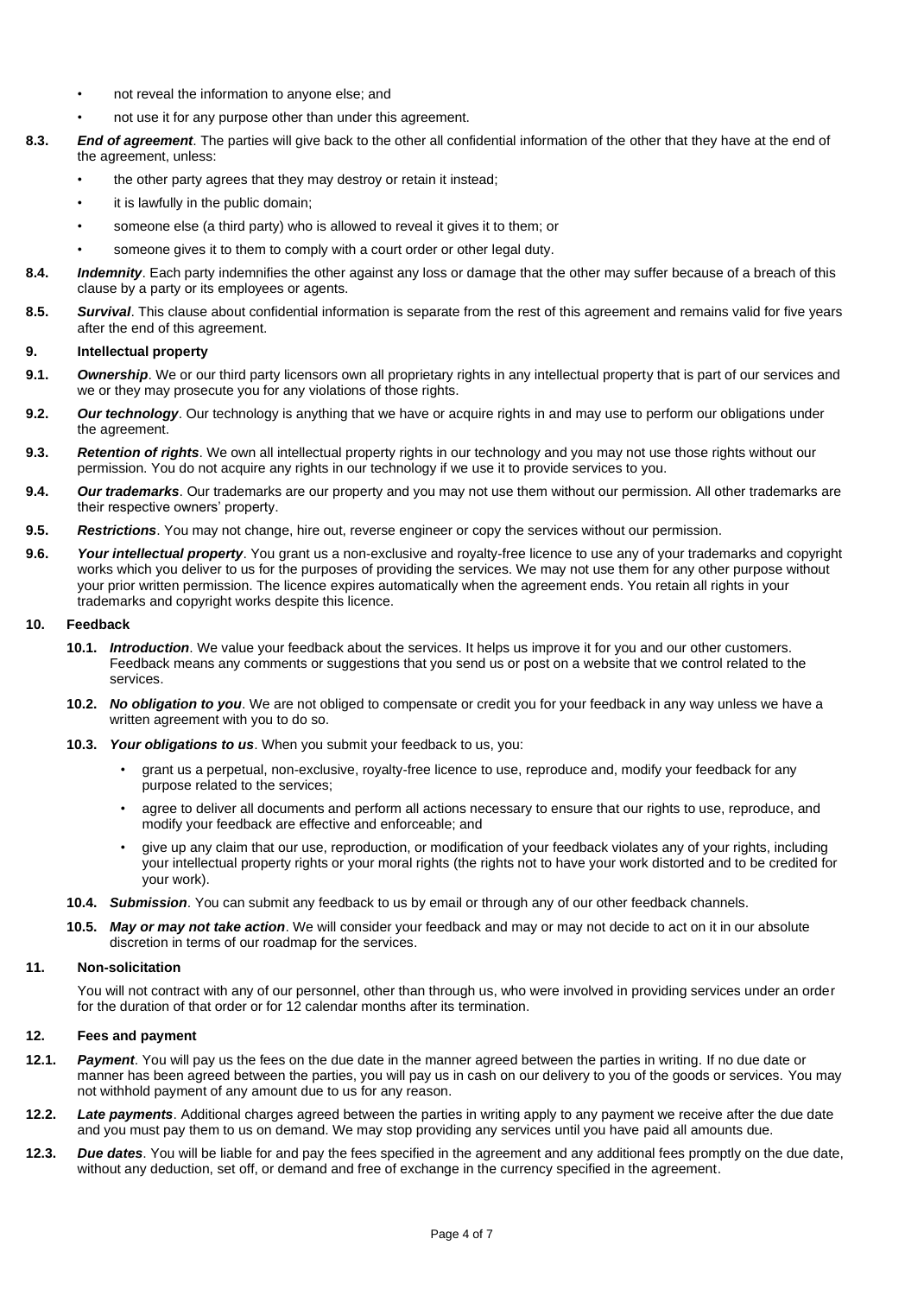- **12.4.** *Interest*. Overdue amounts on any outstanding invoice will bear interest for our benefit from its due date until you pay it at whichever rate is higher between:
	- 2% above the prime (or prime lending) rate; or
	- 15%.

Interest will be payable on a claim for damages from when the damages were suffered.

- **12.5.** *Appropriation*. We may use any money you pay us to settle your indebtedness under the agreement, despite any particular reason you may have paid it to us.
- **12.6.** *Certificate*. We may appoint an accountant to sign a certificate that will be proof of the amount due by you and the date on which it is payable.
- **12.7.** *Tax*. All fees exclude any tax (unless indicated otherwise), which you will pay where applicable in addition to the fees.
- **12.8.** *Payment profile*. We may provide any registered credit bureau with information about your payment of amounts.

### **13.** *Credit Limit***.**

- **13.1.** We may in our sole, absolute and binding discretion from time to time to determine and amend the maximum aggregate amount of fees and charges ("credit limit") which may be used and/or accumulated by you during each billing period and we shall be entitled to suspend the services should you exceed such maximum amount.
- **13.2.** We may require that you pay a deposit in an amount determined at our sole, absolute and binding discretion. Any portion of such deposit not consumed shall be credited towards your future liabilities for amounts owed in terms of this agreement.
- **13.3.** You agree and undertake that upon signature of the quotation and/or order application, in so doing it irrevocably declares that you can afford to pay the monthly charges over the full length of the contractual period and confirm that the monthly charges, including any and all charges enforceable under this Agreement, are sustainable.

### **14. Our warranties**

- **14.1.** *Service warranties*. We warrant that we will:
	- employ enough trained personnel with the knowledge and expertise to provide the services;
	- use reasonable efforts consistent with prevailing industry standards to maintain the services; and
	- provide the services in accordance with all applicable laws.

### **14.2.** *General warranties*. We warrant further that we:

- have the legal right and authority to perform our obligations under the agreement; and
- will not knowingly introduce any malicious software into your systems.

#### **15. Disclaimer of warranties**

- **15.1.** *Disclaimer*. You use the services at your own risk and we disclaim all other warranties to the extent allowed by applicable law. We are not liable for any defect that you cause.
- **15.2.** *Exclusion of liability*. Despite our warranties, we are not liable for any defects that your negligence, failure to follow our instructions or misuse causes.

### **16. Your warranties**

- **16.1.** *Agreement warranties*. You warrant that:
	- no one has induced you to enter into the agreement by any prior representations, warranties or guarantees; and
	- you are not breaching any other agreement by entering into the agreement.
- **16.2.** *Indemnity*. You indemnify us against any claim for damages by any third party resulting from a breach of your warranties, including all legal costs. Legal costs means the costs that a lawyer may recover from their client for their disbursements and professional services if permissible under applicable law.

### **17. Limitation of liability**

- **17.1.** *Direct damages limited*. We are only liable to you for any direct damages that the services may cause up to the total amount of fees that you have already paid us for them in the six months preceding the claim.
- **17.2.** *Indirect damages excluded*. We are not liable for any other damages or losses that the services may cause you.
- **17.3.** *Your default*. We are not liable for any damage or loss that your breach, misrepresentation or mistake causes.

### **18. Breach and termination**

### **18.1.** *Breach*. If either party

- does not fix a breach within seven days of receiving written notice from the other party;
- breaches the agreement materially twice or more in six months;
- is bankrupt or has some legal disability;
- takes steps to close or is closed down (such as becoming insolvent or entering sequestration);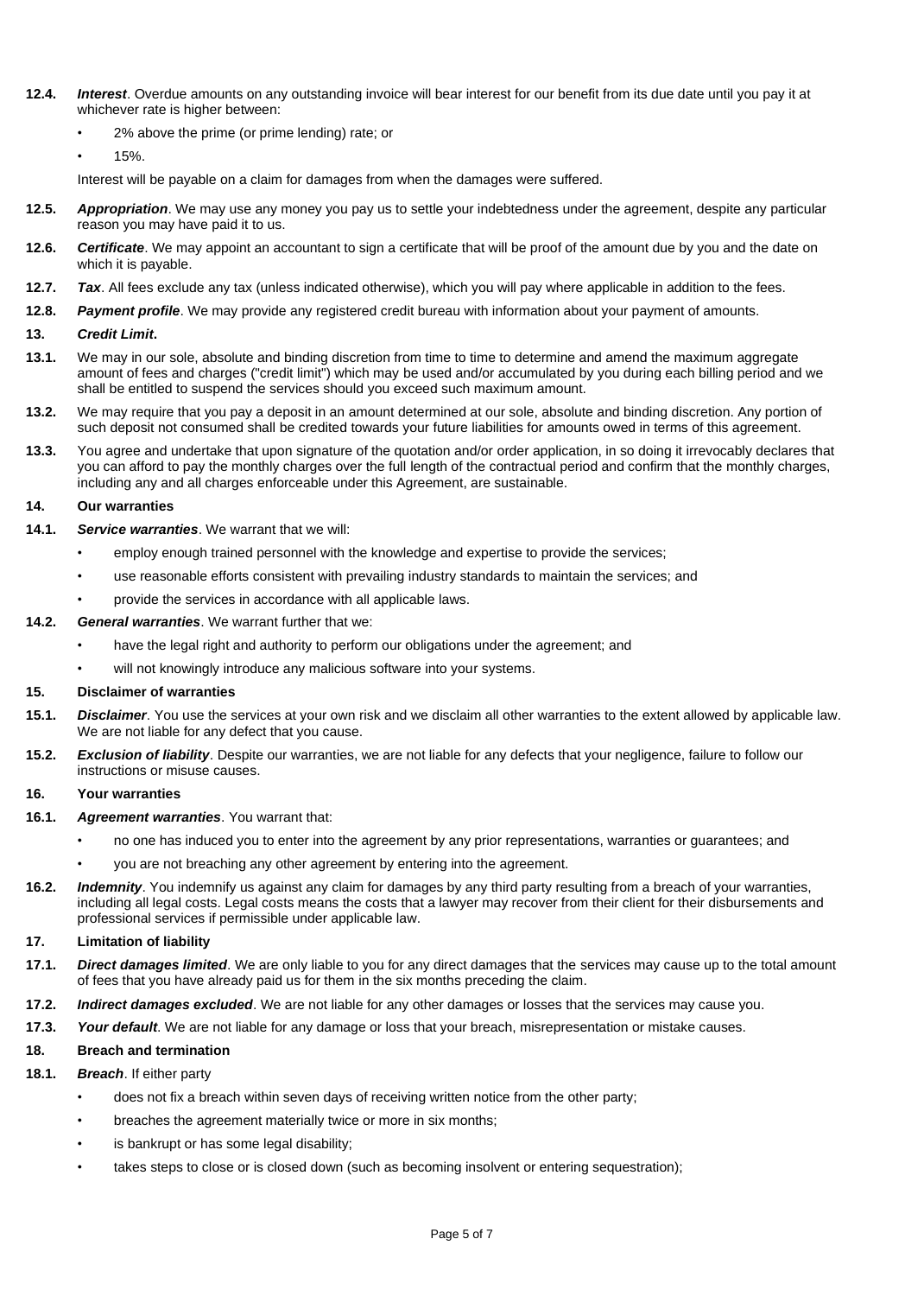- makes any settlement or arrangement with their creditors; or
- fails to pay a court order against themselves for a significant amount within 21 days;

then the other party may:

- make the party comply with the agreement; or
- immediately cancel the agreement in writing and claim damages from the other party, including fees already due.
- **18.2.** *Suspension*. We may immediately suspend your right to use the services if:
	- you try to gain unauthorised access to them;
	- we decide that your use poses a security threat to us or another user other than you;
	- there is evidence of fraud on your account; or
	- we believe you are using them for an illegal purpose or in way that infringes a third party's rights.

## **19. Termination**

- **19.1.** *Termination for good cause*. We may need to terminate the agreement immediately if we:
	- discontinue or stop providing the services;
	- believe providing the services could burden or pose a risk to us:
	- have to terminate to comply with a law; or
	- determine that providing the services has become impractical.

If we need to terminate, we will give you as much notice as reasonably possible in writing.

- **19.2.** *Termination for convenience in renewal period*. Where you are a consumer as defined under the Consumer Protection Act 68 of 2008, either party may terminate the agreement or a specific order on at least 20 business days written notice to the other party. Where you are not a consumer under the Consumer Protection Act, we can terminate the agreement or a specific order on at least 90 days written notice to you. You may terminate the agreement or a specific order on at least 90 days written notice to us, provided the agreement or a specific order has been renewed for a subsequent automatic renewal period,.
- **19.3.** *Cancellation fee.* If you terminate this agreement or any order for convenience, we may charge you a reasonable cancellation fee, which may include:
	- any remaining fee for any services or licences that we purchased in advance from our third party suppliers or service providers related to our provision of the services to you;
	- any cancellation fee we incur from our third party suppliers or service providers as a result of your cancellation of the services;
- **19.4.** *Duties on termination*. We will stop providing the services, you will no longer be able to access them and we may erase your data on termination, cancellation, or expiry of the agreement.

## **20. Effect of termination**

- **20.1.** *Acceleration*. All amounts due to us for the services become due and payable on termination, cancellation or expiry the agreement.
- **20.2.** *Assistance*. We may provide you with post termination assistance (such as data retrieval) subject to additional fees and conditions, but are not obliged to.
- **20.3.** *No expectation*. The agreement does not create any expectation of continued service, agreement renewal or any further agreement between the parties.

# **21. General**

- **21.1.** *Governing law*. South African law governs this agreement.
- **21.2.** *Resolving disputes*. Either party may inform the other in writing if there is a dispute. The parties must first try to negotiate to end the dispute, then enter into mediation if negotiation fails and finally go to arbitration if mediation fails. If they go to arbitration, they will agree in writing on a recognized and appropriate forum for arbitration that is accessible to both parties. This clause will not stop a party from applying to court for urgent interim relief (temporary help) while the dispute resolution process is being finalised.
- **21.3.** *Mediation*. If negotiation fails, the parties must refer the dispute to mediation under AFSA's rules. AFSA means the Arbitration Foundation of Southern Africa (or its successor or body nominated in writing by it in its stead).
- **21.4.** *Arbitration*. If mediation fails, the parties must refer the dispute within 15 business days to arbitration (including any appeal against the arbitrator's decision) under AFSA's latest rules for expedited arbitrations. The arbitration will be held in English in Johannesburg. The parties will agree and appoint one arbitrator. If the parties cannot agree on the arbitrator within 10 business days after the referral, the Secretariat of AFSA will appoint the arbitrator.
- **21.5.** *Jurisdiction*. You consent to the jurisdiction of the Magistrate's Court in respect of any action or proceedings that we may bring against you in connection with this agreement, even if the action or proceedings would otherwise be beyond its jurisdiction without prejudice to our right to institute any action in any other court having jurisdiction.
- **21.6.** *Notices and domicile*. The parties will send all notices to each others' email addresses and choose their respective street